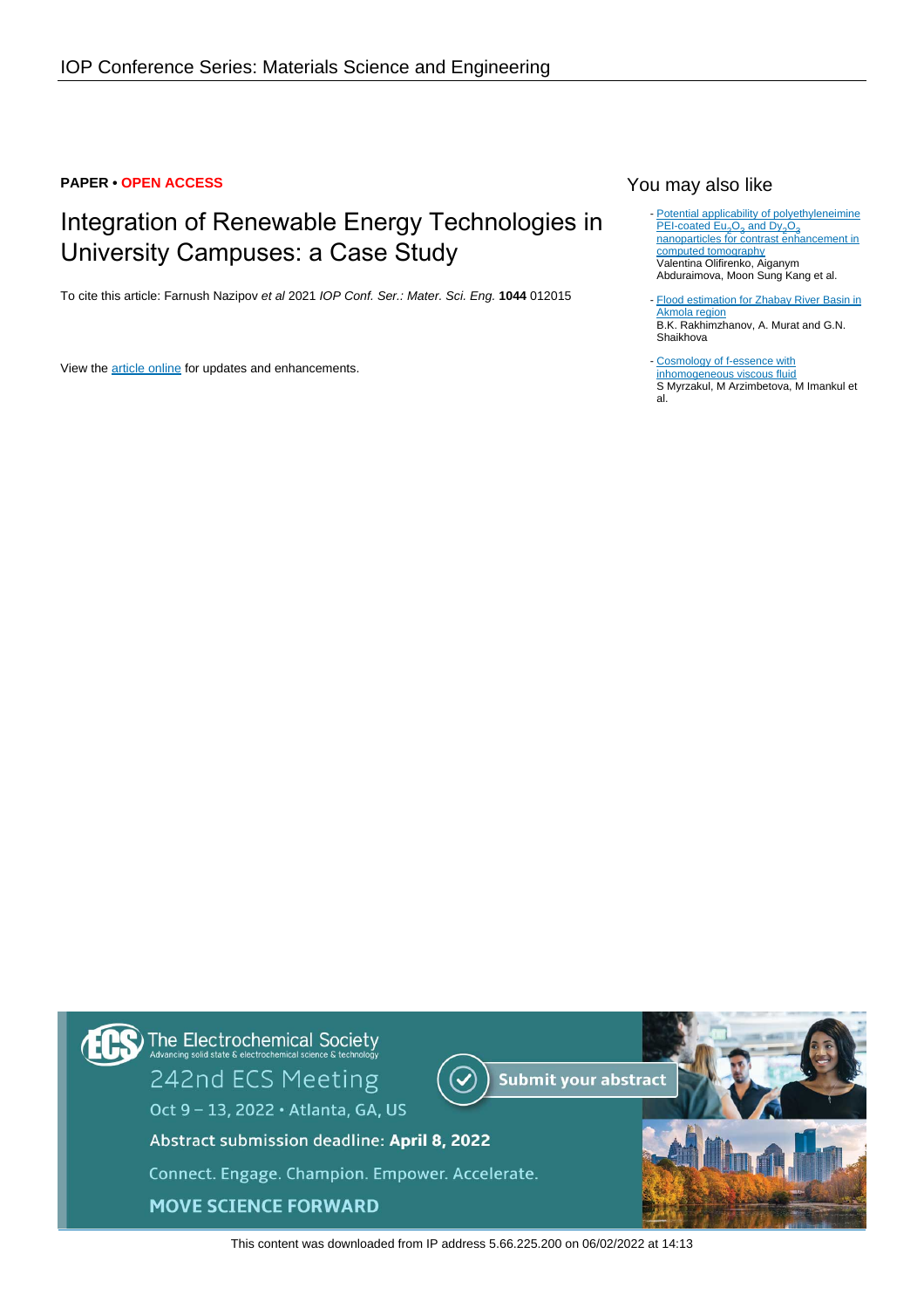IOP Conf. Series: Materials Science and Engineering 1044 (2021) 012015

# **Integration of Renewable Energy Technologies in University Campuses: a Case Study**

# $\mathbf{F}$ arnush Nazipov $^{1}$ , Serik Tokbolat $^{2, *}$ , Diana Khussainova $^{1}$ , Mohamad Mustafa $^{3}$ **and Aziz Almahadin<sup>4</sup>**

<sup>1</sup>Department of Civil and Environmental Engineering, Nazarbayev University, Nur-Sultan, Kazakhstan

<sup>2</sup>Department of Construction Management, School of Architecture Design and the Built Environment, Nottingham Trent University, Nottingham, United Kingdom <sup>3</sup>Department of Buildings, Energy and Material Technology, UiT The Arctic University of Norway, Narvik, Norway

4 Aviation Engineering Department, Higher Colleges of Technology, Dubai, UAE

E-mail: stokbolat@gmail.com

**Abstract.** Renewable energy technologies are becoming widely integrated into energy generation systems around the world. While the majority of such technologies are integrated at a large scale in the form of wind and solar farms, there is a need for their incorporation into the built environment. A university campus is an ideal place for testing and understanding how renewable energy technologies can be integrated at a building site scale. Nazarbayev University in Nur-Sultan, Kazakhstan, is a research intense institution which is set to lead the sustainability-related research in the region. The campus is populated with a number of technologies such as a passive house, wind turbines, and photovoltaic solar panels of different capacities and configuration. The review of the technologies and assessment of their operation allowed the study to understand the nature of pioneering technologies that can be integrated in the climate conditions of the locality and how such solutions can help to increase the awareness and popularize renewable energy through education and research.

#### **1. Introduction**

Energy is a fundamental resource to sustain life on Earth. It supplies cities with light, empowers vehicles, cools or heats the buildings, and has many other applications. Over the centuries, the global population has been relying on energy to advance technological development which simultaneously became a reason for environmental degradation [1-3]. Global warming caused by excessive discharge of greenhouse gas emissions into the atmosphere and depletion of energy resources pose a great threat to the future of the planet. In recent decades, scientists and governments started to search for alternative clean energy sources to meet the growing energy demand and reduce the impacts on global climate [4-7]. At present, the renewable energy output is only a small fraction of all produced energy globally, and it is particularly small in the case of developing countries such as Kazakhstan [8-11]. Therefore, any attempt to integrate renewable energy sources both at a large and a small scale should be based on detailed studies, analysis of lessons learned and investigation of further multiplication possibilities.

A university campus is a suitable environment where sustainability measures and renewable energy technologies can be implemented and studied. This is particularly true due to the availability of

Content from this work may be used under the terms of the Creative Commons Attribution 3.0 licence. Any further distribution of this work must maintain attribution to the author(s) and the title of the work, journal citation and DOI. Published under licence by IOP Publishing Ltd 1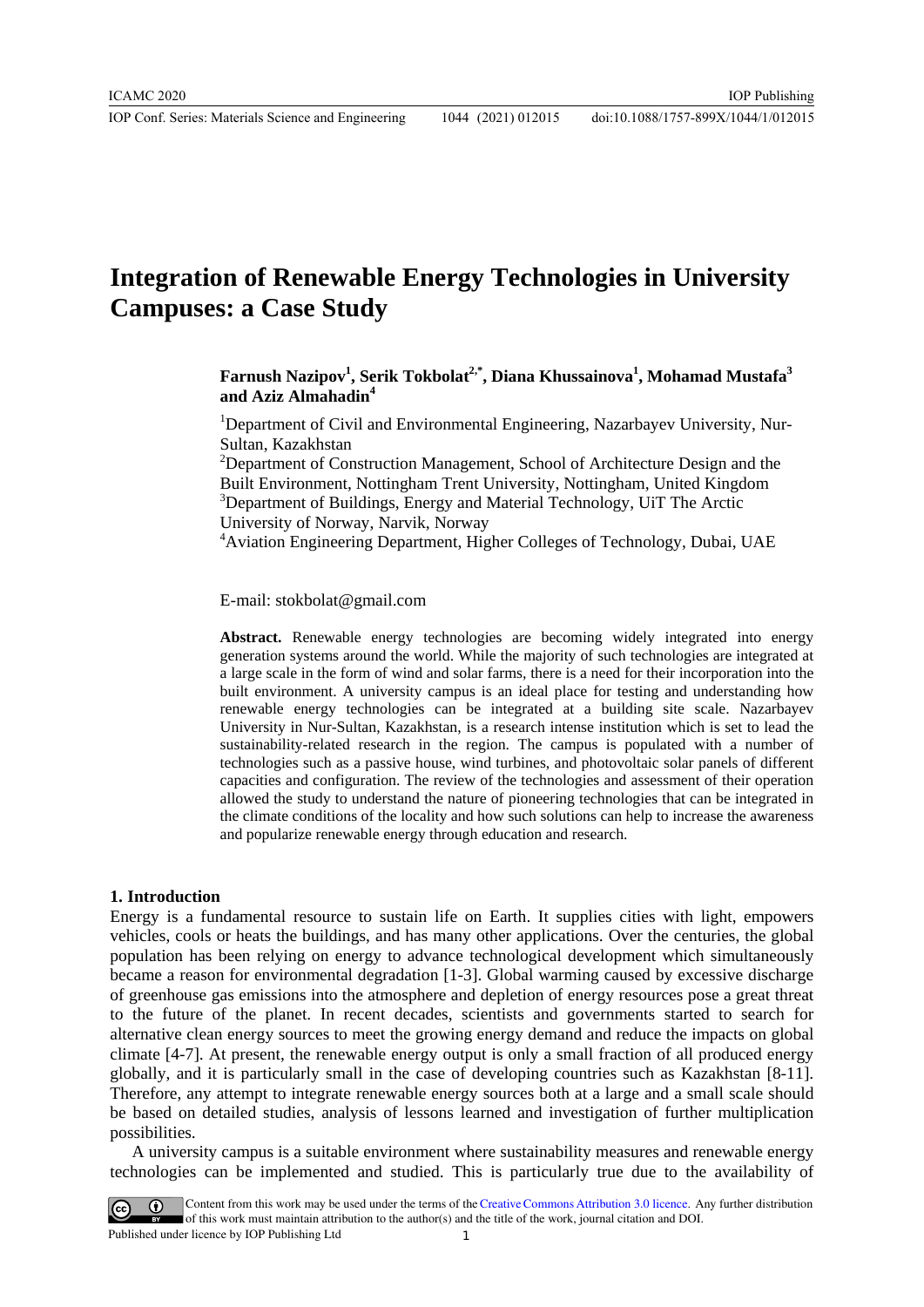#### ICAMC 2020

IOP Conf. Series: Materials Science and Engineering 1044 (2021) 012015 doi:10.1088/1757-899X/1044/1/012015

researchers, students, and technicians who have time and resources to conduct time-consuming investigations on the efficiency and practicability of renewable energy technologies [2-3]. University campuses with their technological parks and polygons tend to be used as demonstration sites both for students and visitors from outside the campus ranging from government representatives to business owners. This provides an opportunity to raise awareness among various stakeholders who can potentially be engaged in similar projects outside the campus [12-13]. Physical viewing of wind turbines, solar panels and solar water heaters by various stakeholders, and where students are actually engaged with technologies, tend to be more impactful and educational compared to mere theoretical knowledge. Thus, installing renewable energy technologies in university campuses allows increasing the awareness among stakeholders and allows testing their integration in the city scale since a university campus can be considered as a model of a typical urban area. Therefore, a university campus is an ideal place to encourage the promotion of energy sustainability and the integration of renewable energy technologies [2-3]. Many educational institutions around the globe have already integrated renewable energy technologies on their campuses. For example, in the University of Minnesota Morris 70% of daily electricity usage on campus is coming from renewable sources. They have two wind turbine towers with a total generation capacity of more than 20 million kWh of electricity per annum, 20 kW Solar PV Microgrid that powers one of the residence halls and biomass gasification facilities that extracts fossil fuels from local corn and cobs biomass [14]. Colorado State University installed 6.7MW capacity solar PV panels during 2009-2015. Arizona State University installed 24.1 MW on-site and 28.8 MW off-site solar PV panels. University of California campuses are home to 36 MW capacity solar PV panels with more than 52 million kWh electricity [15].

Chinese university Shenyang has taken serious steps in becoming a sustainable university by means of installation of a ground heat pump, recycling of greywater, implementing effective waste management and sustainability-oriented education, and launched many on-going projects on environmental protection [16]. The University of Kansas took green initiatives and installed an energy system that has 36 solar PV panels which produce 7.4 kWh energy and a wind turbine that generates 400 kW per month [17]. The Savona university campus located in Italy meets campus thermal energy demands by installing 28kW cogeneration gas turbines, two 400kW boilers which are fed by natural gas, biomass gasifier connected with an internal combustion engine, 100kW gas turbine microgrid, 250kW diesel engine charged with turbo. Some other initiatives have smart polygeneration microgrid (SPM) that includes wind turbines, PV solar panels, electrical battery storage, two recharge stations for electric vehicles, etc. [18]. University of Cape Town located in South Africa has created a Green Campus Plan and undertook measures such as abatement of carbon emission, conservation of water, and waste recycling system [19]. Kalinga Institute of Social Sciences (KISS) located in India undertook massive sustainable infrastructure initiatives to diminish the carbon footprint of more than 30000 students and faculty members. KISS installed 870KWp Solar PV system on campus that meets 100 percent energy demand and is considered as the largest roof installation amid Indian universities, rooftop solar water heating installation, biogas plant with 1000 kg capacity per day, rainwater harvesting system, etc. [20].

#### **2. Review of renewable energy technologies at Nazarbayev University campus**

#### *2.1. Passive house*

One of the main components of the University's renewable energy polygon is a traditionally shaped "Yurt" building which is built according to the standards of a passive house (Figure 1). It is an energyefficient autonomous building with a unique round shape, designed in the form of a traditional nomadic house, that has integrated state-of-the-art energy-efficient and renewable energy technologies. The building is powered by solar, wind, and geothermal energy with automated control of the system.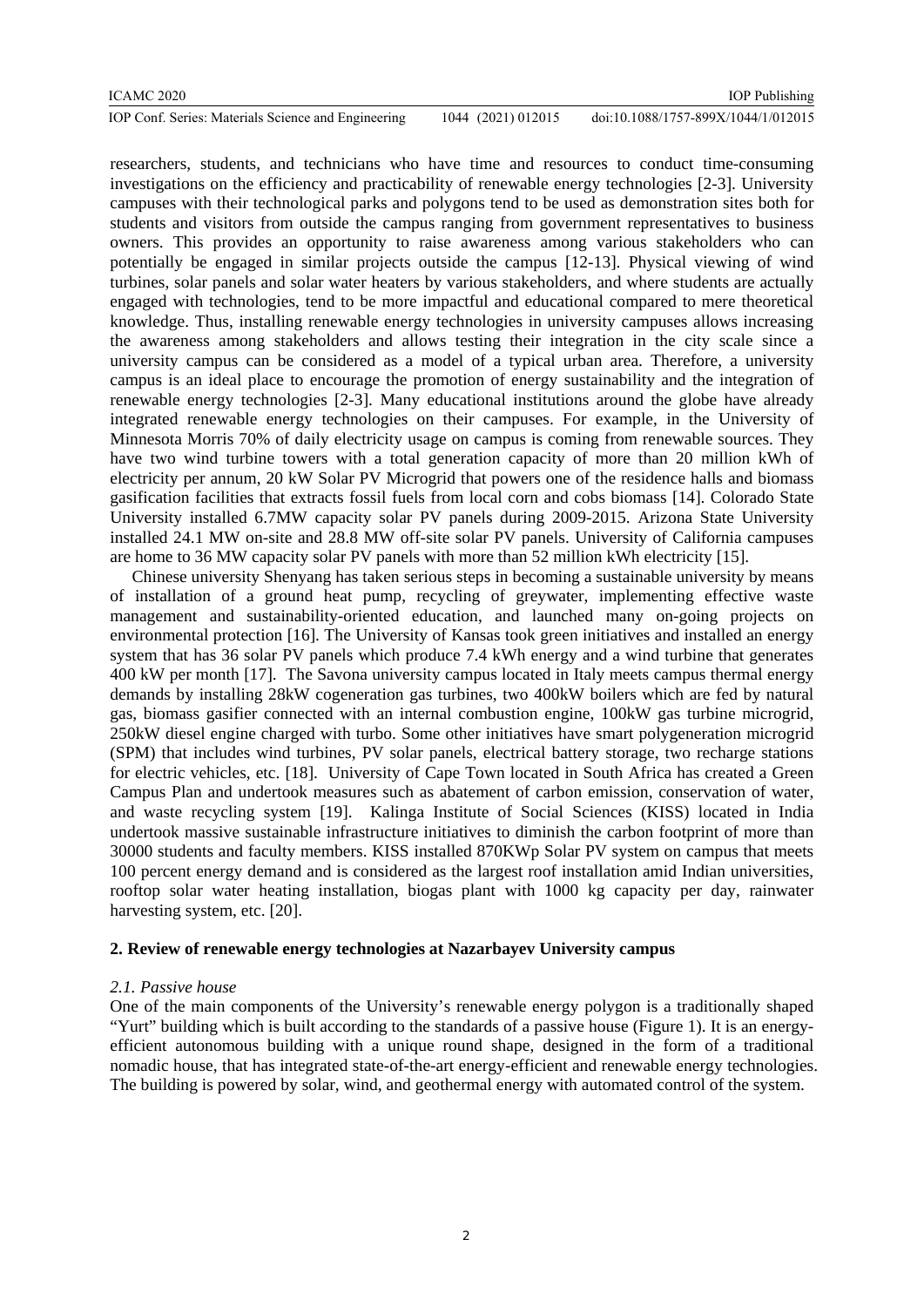IOP Conf. Series: Materials Science and Engineering 1044 (2021) 012015

doi:10.1088/1757-899X/1044/1/012015



Figure 1. Energy efficient "Yurt" building

Passive house design in the case of the "Yurt" building emphasizes harnessing energy from renewable sources. This is also done by optimizing the building design in a way that maximum solar radiation can be used to heat the building, wind to cool the buildings, vegetation to create shadow, and the temperature of the ground to heat and cool the building via a geothermal pump. It is reported that passive design measures allowed the "Yurt" building to perform 3.5 times energy-wise compared to buildings designed and built according to conventional standards [21]. One of the key building design elements that are deemed to create a passive house effect is the shape of the "Yurt" building's roof which is made in the form of a dome. It is reported to be efficient against winds and snow loads, minimizes heat losses, and requires fewer materials and labor to build. It was reported that yurt-shaped buildings use 23-27 percent less energy during exploitation [21]. The main design specifications are presented in Table 1.

**Table 1.** Specifications of the "Yurt" building

| Total area (sq.m)            | 115                                      |  |
|------------------------------|------------------------------------------|--|
| Number of floors             | $\mathfrak{D}_{\mathfrak{p}}$            |  |
| Number of rooms              | 5                                        |  |
| Building diameter (m)        | 10                                       |  |
| Building height (m)          | 6                                        |  |
| <b>Foundation</b>            | Pile type                                |  |
| <b>Utilities system</b>      | Power, water, drainage                   |  |
| <b>Insulation</b>            | Polyurethane-based                       |  |
| <b>Framework of the dome</b> | Softwood lumber lined with sheets of OSB |  |

#### *2.2. Photovoltaic (PV) solar panels*

PV solar panels (ZDNY-250C60) is a system with the total number of 15 PV connected solar panels (Figure 2). Each module has dimensions of 1650 x 992 x 45 mm and consists of 60 cells connected in series. One mono-crystalline cell's dimension is 156 x156mm. The weight of the PV solar module is 22.5 kg. The maximum power capacity of the module is 250 Watt and the whole system has a power capacity of 2.5 kW. The efficiency of cells in this model is 17.9%. The cells can operate in -40 to 85 degrees Celsius temperature range and have 47 degrees Celsius nominal operating temperature. Typically, on sunny days, the system produces 7.5-10.0 kW of energy per hour [22]. This energy goes through optimized three phase inverter (Suntellite ZDNY-TL), gets collected in the rechargeable batteries and after that used to supply the autonomous energy building (Yurt) [23].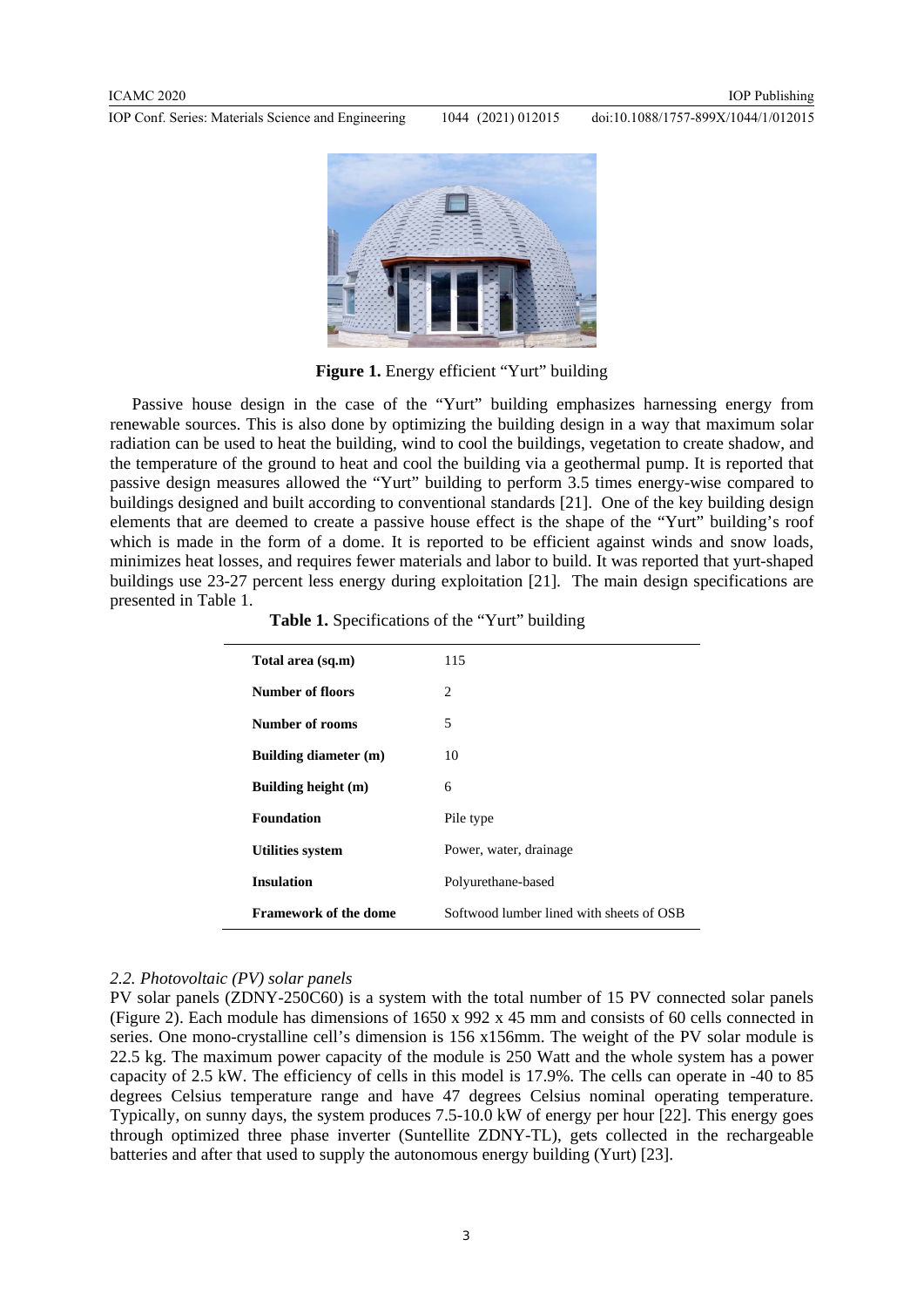IOP Conf. Series: Materials Science and Engineering 1044 (2021) 012015 doi:10.1088/1757-899X/1044/1/012015



**Figure 2.** PV solar panels connected to the "Yurt" building

## *2.3. Wind turbine*

The wind turbine made of reinforced fiberglass (Figure 3). It has a maximum power output of 3 kW and has a rated power of 2.5 kW at a wind speed of 11 m/s. The maximum allowable wind speed for the system is 40 m/s with auto furl and dump load for over-speed protection. The operational temperature range is between -30°C and 60°C [24]. The machinery can generate 324 kWh per month at an average wind speed of 5.4 m/s. For the average wind speed of 4.45 m/s in Nur-Sultan, the turbine can produce 267kWh per month. This power is directly supplied to meet the energy demand of the "Yurt" building. The turbine consists of 3 blades with a diameter of 3.8m and it performs 450 rpm at 2.5kW power [24].



 **Figure 3.** Wind turbines

#### **3. Discussion and Conclusions**

As described in the sections above, Nazarbayev University campus has a polygon with integrated renewable energy technologies. Although there is a wide number of technologies in place, this study considered only those which are connected to the "Yurt" building, an energy-efficient house that was designed and built according to passive house principles. The "Yurt" building is also designed with consideration of local traditional design elements pertinent to nomadic style. This design, including the rounded shape and a dome-shaped roof, proved to increase the energy efficiency by exploiting the wind and solar energy effectively. The "Yurt" building is connected to the network of 15 solar PV panels that produce 7.5-10.0 kW of energy per hour and a wind turbine that can produce 267kWh per month. The "Yurt" building itself reported being 3.5 times more energy efficient compared to standard houses built according to conventional construction norms. The energy produced by the integration of renewable energy and saved by the passive design contributes to the overall sustainability of the university campus. The passive house is a unique concept for Kazakhstan and can be considered as a breakthrough project which needs to be studied more carefully and replicated at a wider scale. The same can be stated regarding the wind turbine and solar PV panels. Existing wind turbines and solar panels supply energy to batteries and not to actual homes; so, it can be stated that the case study of "Yurt" building with the integrated renewable energy technologies can be considered as a pioneering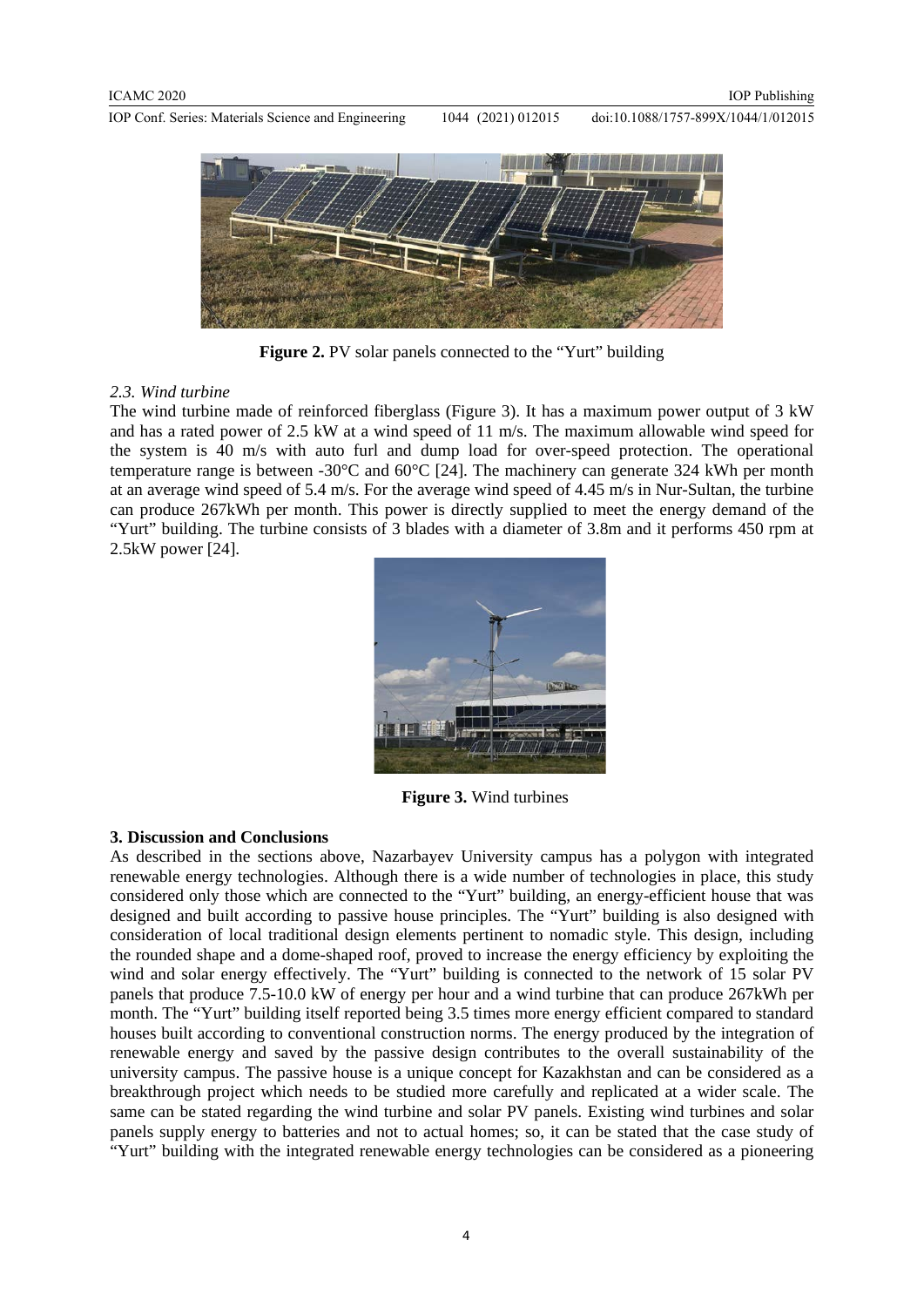| ICAMC 2020                                          |                    | <b>IOP</b> Publishing               |
|-----------------------------------------------------|--------------------|-------------------------------------|
| IOP Conf. Series: Materials Science and Engineering | 1044 (2021) 012015 | doi:10.1088/1757-899X/1044/1/012015 |

model of a smart grid. Careful examination and long-term assessment of such a grid should be carried out and replicated at a wider scale.

The future study should discuss all the renewable energy technologies installed at Nazarbayev University campus such as Concentrated Solar Power (CSP) plant - Sun Power (25 kW), PV solar panels (15 kW) integrated to the Technopark building, tiltable solar tracker (10 kW), geothermal pump (3 kW), and solar collectors (32 sq.m.). One of the limitations of the study can be related to the fact that the operational data on monthly energy generation over the past periods was not available for the analysis due to commercial privacy. Future research should also consider the cost-benefit analysis to understand the payback period of building a passive house and integrating various renewable energy technologies.

## **Acknowledgement**

This research was supported by the Project: Academic Cooperation in Post-graduate Engineering Education (ACE) - CPEA-ST-2019/10029 funded by the Norwegian Agency for International Cooperation and Quality Enhancement in Higher Education (Diku) under Eurasia Programme 2019. We would also like to thank Nazarbayev University Research and Innovation Systems (NURIS) for providing valuable information on the renewable energy technologies at Nazarbayev University campus.

## **4 References**

- [1] Ahmad, S., Nadeem, A., Akhanova, G., Houghton, T., & Muhammad-Sukki, F. (2017). Multicriteria evaluation of renewable and nuclear resources for electricity generation in Kazakhstan. Energy, 141, 1880-1891. doi.org/10.1016/j.energy.2017.11.102
- [2] Kalkan, N., Bercin, K., Cangul, O., Morales, M. G., Saleem, M. M. K. M., Marji, I., ... & Tsigkogianni, E. (2011). A renewable energy solution for Highfield Campus of University of Southampton. *Renewable and sustainable energy reviews*, *15*(6), 2940-2959. doi.org/10.1016/j.rser.2011.02.040
- [3] Islam, M. S., Hoque, N., & Beg, M. R. A. (2017). ICMEAS 2017 Feasibility Study of Implementing Renewable Energy on an institutional Campus in Bangladesh–A case study. *Military Institute of Science and Technology: Dhaka, Bangladesh*.
- [4] Demirbas, A. (2009). Global renewable energy projections. Energy Sources, Part B, 4(2), 212-224. doi.org/10.1080/15567240701620499
- [5] Enerdata. (2013). Global energy statistical yearbook. www.enerdata.net
- [6] Ellabban, O., Abu-Rub, H., & Blaabjerg, F. (2014). Renewable energy resources: Current status, future prospects and their enabling technology. Renewable and Sustainable Energy Reviews, 39, 748-764. doi.org/10.1016/j.rser.2014.07.113
- [7] Panwar, N. L., Kaushik, S. C., & Kothari, S. (2011). Role of renewable energy sources in environmental protection: A review. Renewable and sustainable energy reviews, 15(3), 1513-1524. doi.org/10.1016/j.rser.2010.11.037
- [8] Karatayev, M., & Clarke, M. L. (2014). Current energy resources in Kazakhstan and the future potential of renewables: A review. Energy Procedia, 59, 97-104. doi.org/10.1016/j.egypro.2014.10.354
- [9] Assembayeva, M., Zhakiyev, N., & Akhmetbekov, Y. (2017). Impact of storage technologies on renewable energy integration in Kazakhstan. Materials Today: Proceedings, 4(3), 4512-4523. doi.org/10.1016/j.matpr.2017.04.024
- [10] Karatayev, M., Hall, S., Kalyuzhnova, Y., & Clarke, M. L. (2016). Renewable energy technology uptake in Kazakhstan: Policy drivers and barriers in a transitional economy. Renewable and Sustainable Energy Reviews, 66, 120-136. doi.org/10.1016/j.rser.2016.07.057
- [11] Karatayev, M., & Clarke, M. L. (2016). A review of current energy systems and green energy potential in Kazakhstan. Renewable and Sustainable Energy Reviews, 55, 491-504. doi.org/10.1016/j.rser.2015.10.078